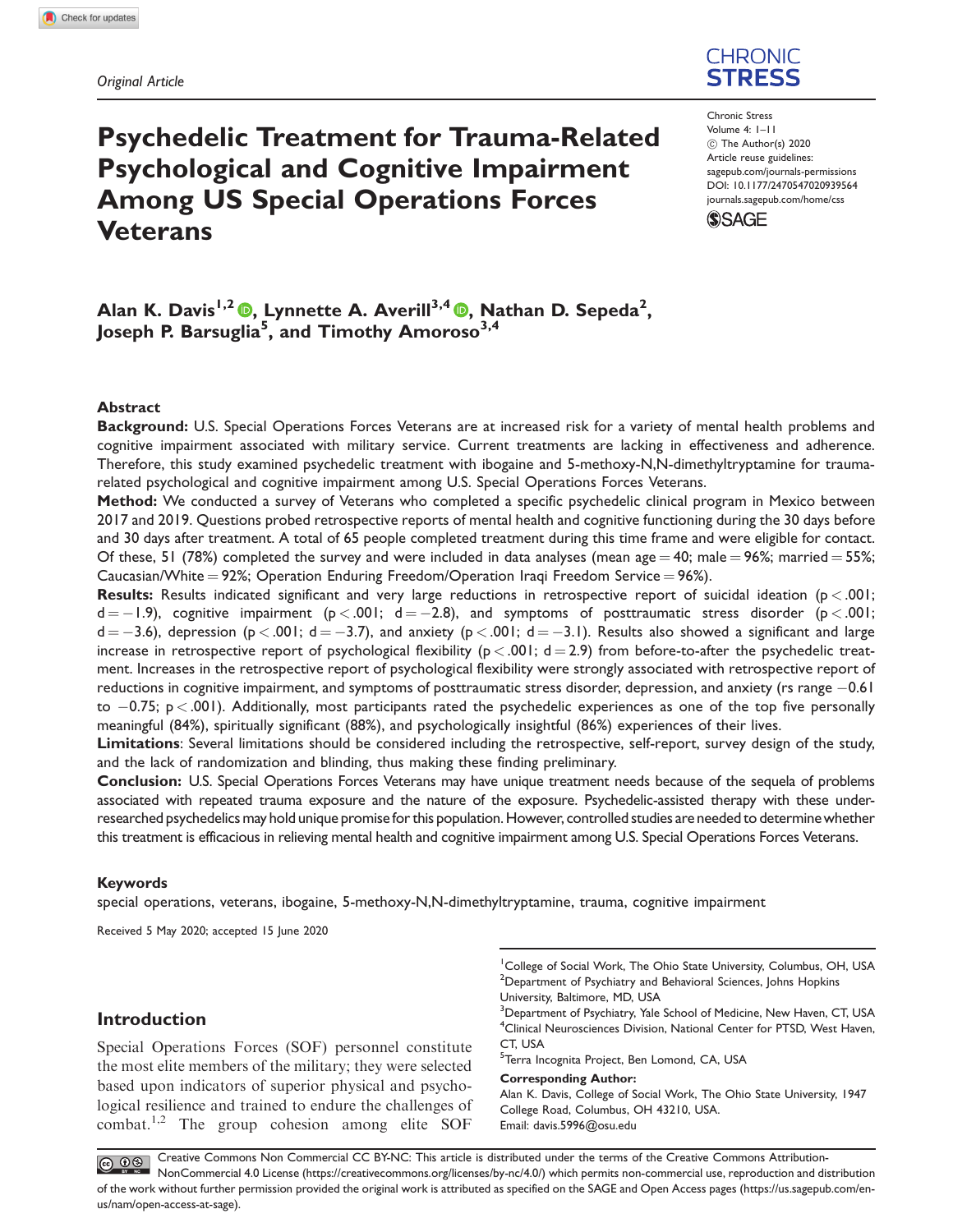members is a protective factor against posttraumatic stress disorder (PTSD) and other mental health issues.<sup>2</sup> Despite inherent resiliencies and specialized training, SOF personnel are often exposed to a greater number of deployments and intense combat which are associated with increased prevalence of  $PTSD<sup>2,3</sup>$  Although SOF Veterans exhibit PTSD symptoms at rates comparable to conventional forces Veterans,  $3,4$  they may be more reluctant to seek mental health treatment.<sup>3</sup> There is growing concern of a mental health crisis and an alarming increase in the incidence of suicides in SOF members highlighting limited effective treatment methods for this unique population. $3,4$ 

Combat Veterans with PTSD frequently demonstrate a complex spectrum of co-morbid psychological and neuropsychiatric symptoms.<sup>5</sup> One of the signature injuries of the recent conflicts in Iraq and Afghanistan is traumatic brain injury (TBI)—largely attributed to exposure to improvised explosive devices and increased survival from life-threatening injuries. Veterans who have sustained a TBI are more likely to have comorbid psychological and neuropsychiatric issues including PTSD, depression, anxiety, cognitive impairment, and suicidal behaviors.<sup>5</sup>

Currently available treatments demonstrate limited efficacy in addressing the unique and complex spectrum of psychiatric symptoms in SOF members and Veterans.<sup>6</sup> Currently approved psychotherapies aim to address troubling memories (e.g., cognitive processing therapy, prolonged exposure, eye movement desensitization, and reprocessing), and although these therapies are the most effective treatments currently available, they do not work for all Veterans.<sup>7</sup> Pharmacotherapies (e.g., Selective serotonin reuptake inhibitors, selective norepinephrine reuptake inhibitors tricyclic antidepressants, mood stabilizers, antipsychotics, or psychostimulants) are prescribed to reduce persistent physiological arousal, mood symptoms, or mitigate cognitive deficits.<sup>8,9</sup> However, current pharmacotherapies also have limited efficacy for many individuals with PTSD, have unwanted side effects, and require long-term use.<sup>7,10,11</sup> Therefore, it is essential that novel and potentially curative treatment approaches are developed that can address the underlying etiology and spectrum of symptoms in the Veteran population. Given the comorbid presentations associated with PTSD (depression, anxiety, etc.), there is need to develop transdiagnostic treatments that can simultaneously address PTSD and its common overlapping comorbities.<sup>12,13</sup>

Psychedelic drugs demonstrate potential as transdiagnostic treatment approaches for the Veteran population. Psilocybin, lysergic acid diethylamide (LSD), and 3,4 methylenodloxymethamphetanine (MDMA) are the most widely researched psychedelic-assisted therapies. These substances exhibit preliminary efficacy as

transdiagnostic treatments in numerous psychiatric conditions including depression and anxiety associated with life-threatening diseases,<sup>14,15</sup> treatment-resistant depression,<sup>16</sup> substance use disorders,<sup>17,18</sup> and in Veterans with PTSD.<sup>19,20</sup> Although none of these treatments are as yet approved by the Food and Drug Administration, the therapeutic efficacy of these substances is broadly hypothesized to occur in part through pharmacological action on serotonergic functioning, stimulation of neurotrophic growth factors and neuroplastic changes,  $17,21$ and through psychological mechanisms such as reprocessing of traumatic content, emotional breakthroughs, mystical-type experiences, and fostering adaptive changes in personality.19,20,22,23 Ibogaine and 5 methoxy-N,N-dimethyltryptamine (5-MeO-DMT) are lesser researched psychedelic substances which may be of particular relevance for addressing the symptom clusters experienced by SOF Veterans.

#### Ibogaine

Ibogaine is a psychoactive indole alkaloid which is extracted from the Tabernanthe iboga rainforest shrub and has been used for centuries in Central Africa for initiatory rituals.<sup>24</sup> Ibogaine was used in France for over 30 years as an anti-depressant and a stimulant until the mid-1960s. $25$  Ibogaine treatment is reported to alleviate a spectrum of mood and anxiety symptoms<sup>25–28</sup> and is associated with self-reported improvements in cognitive functioning in individuals with substance use disorders.<sup>29–31</sup> During treatment, ibogaine allows the evocation and reprocessing of traumatic memories and occasions therapeutic and meaningful visions of spiritual and autobiographical content,  $^{26,29,30,32}$  which are of central relevance in addressing PTSD-related psychological content. The benefits of ibogaine may be associated with its effects on serotonin and dopamine transporters, sigma, N-methyl-d-aspartate, nicotinic acetylcholine, and opioid receptors,  $29,33,34$  and the production of glial-derived neurotrophic factors<sup>35</sup> and brain-derived neurotropic factor<sup>36</sup> which are identified sites of interest in the treatment of cognitive impairment in neuropsychiatric disorders. $37-42$  The primary adverse effects of ibogaine include cardiovascular effects (e.g., Q-wave/Twave interval prolongation, bradycardia, arrythmias, and in rare cases, sudden cardiac death), $43$  ataxia, nausea, and vomiting,<sup>44</sup> and psychological effects (e.g., auditory and visual hallucinations, re-experiencing traumatic memories, acute fear, distress, or guilt).<sup>31,45</sup>

#### 5-Methoxy-N,N-Dimethyltryptamine

5-MeO-DMT is a psychedelic tryptamine found in plant species<sup>46</sup> and notably in the venomous secretions of the Sonoran Desert/Colorado River toad.<sup>47</sup> In observational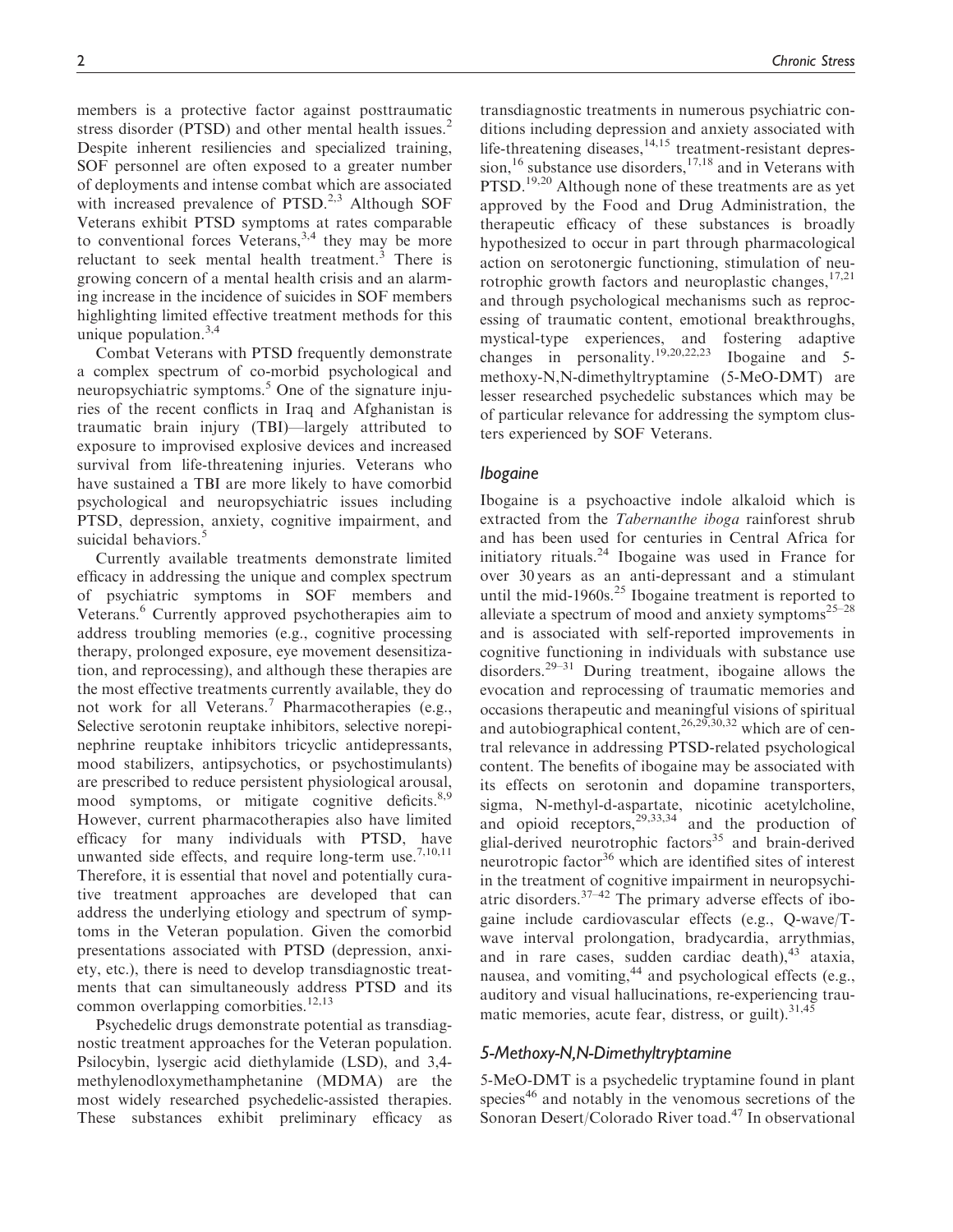studies, 5-MeO-DMT demonstrates therapeutic potential across a variety of psychiatric symptoms that correspond with common sequelae in Veteran populations. For example, in individuals who received vaporized 5-MeO-DMT in a group naturalistic setting, approximately 80% of those who reported a diagnosis of depression  $(n = 149)$  or anxiety  $(n = 173)$  endorsed improvements in these conditions following 5-MeO-DMT use.<sup>48</sup> In an epidemiological survey of 515 individuals, participants who endorsed having psychiatric diagnoses indicated that their symptoms improved following 5-MeO-DMT use, including PTSD  $(79\%)^{49}$  and depression (77%), and anxiety (69%).<sup>50</sup> In a recent prospective study, a single administration of vaporized 5-MeO-DMT from toad secretion was associated with reductions in symptoms of depression, anxiety, and stress as well as increased life satisfaction and mindfulness-related capacities.<sup>51</sup> The observed psychotherapeutic effects of 5-MeO-DMT may occur in part through occasioning mystical-type experiences $52$  or experiences of ego dissolution<sup>51</sup> similar to other classical psychedelics such as psilocybin<sup>53,54</sup> and LSD.<sup>55</sup> 5-MeO-DMT also demonstrates neuroprotective, regenerative, and anti-inflammatory properties which may prove therapeutic in addressing the underlying etiology of cognitive impairment and PTSD.<sup>56–58</sup> The primary adverse effects of 5-MeO-DMT include physical effects such as alterations in blood pressure and heart rate,<sup>59</sup> heart palpitations, chest pressure, and physical shaking/ trembling as well as psychological effects including feelings of acute fear, anxiety, sadness, grief, guilt, and near-death type experiences.<sup>50,60</sup>

#### Current Study

Collectively, these recent findings suggest psychedelics, in particular ibogaine and 5-MeO-DMT, may be promising transdiagnostic tools for treating the spectrum of neuropsychiatric symptoms in SOF Veterans. However, because ibogaine and 5-MeO-DMT are illegal in the United States, many people, including Veterans,<sup>29</sup> seek these treatments in countries where they are not illegal (e.g., unscheduled in Mexico).<sup>50</sup> The primary aim of the current study was to examine the outcomes of a multimodal clinical psychedelic program on mental health functioning among U.S. SOF Veterans. Given the prior studies among people who have received ibogaine or 5-MeO-DMT have reported positive clinical outcomes associated with multiple mental health problems (e.g., depression, anxiety, PTSD, substance use), we hypothesized that participants would report reductions in symptom severity across multiple mental health domains. Furthermore, because studies have shown that psychedelics can occasion experiences that are often described as personally meaningful, spiritually

significant, and contribute to life satisfaction and wellbeing, we hypothesized that the participants would report acute and enduring positive effects of these treatment experiences.

## Method

#### Clinical Program

All participants were English-speaking U.S. SOF Veterans and received treatment at a clinical psychedelic program in Mexico between 2017 and 2019 (time since treatment varied between one month and two years), which involved psychedelic-assisted therapy with ibogaine and 5-MeO-DMT. Prior to enrolling in the clinical program, participants were referred by word of mouth and then completed an initial medical screening with a program physician. During the screening, participants were asked about their medication history, past and present medical conditions, Veterans Administration disability rating, treatment history, and history of TBI. Individuals using contraindicated medications or medications that interact with 5-MeO-DMT or ibogaine could only proceed if they adhered to a tapering schedule designed by the program's pharmacist. Individuals that passed the initial medical screening were referred to a clinician for psychological intake and screening. Individuals are excluded from treatment if they present with current eating disorders, current, or past psychotic spectrum disorders or bipolar I disorder, or symptoms of impaired reality testing. Lastly, all individuals were required to undergo laboratory tests that consisted of a complete blood count with differential, metabolic panel, urine drug screen, and a 12-lead electrocardiogram. Patients that were obese or over the age of 55 were required to undergo a stress test.

The clinical program occurred in a residential setting in Mexico over a period of three days. On Day 1, a program therapist hosted a group psychedelic preparation session, during which the therapist explained the range of effects one may experience while under the influence of ibogaine, advised participants to practice mindfulness techniques if necessary, and identify their intentions for the experience. Participants were then administered urine toxicology screen and alcohol tests to confirm no contraindicated substances were detected and, if passed, were administered a single oral dose (10 mg/kg) of ibogaine hydrochloride (99% purity) in a group setting with four to five participants. All participants laid on a bed in a supine position and received continuous cardiac monitoring, intravenous fluids, and medical monitoring throughout the ibogaine session. On Day 2, participants were encouraged to spend the day processing or integrating their ibogaine experience (e.g., talking about their experience, writing/journaling). Much of the integration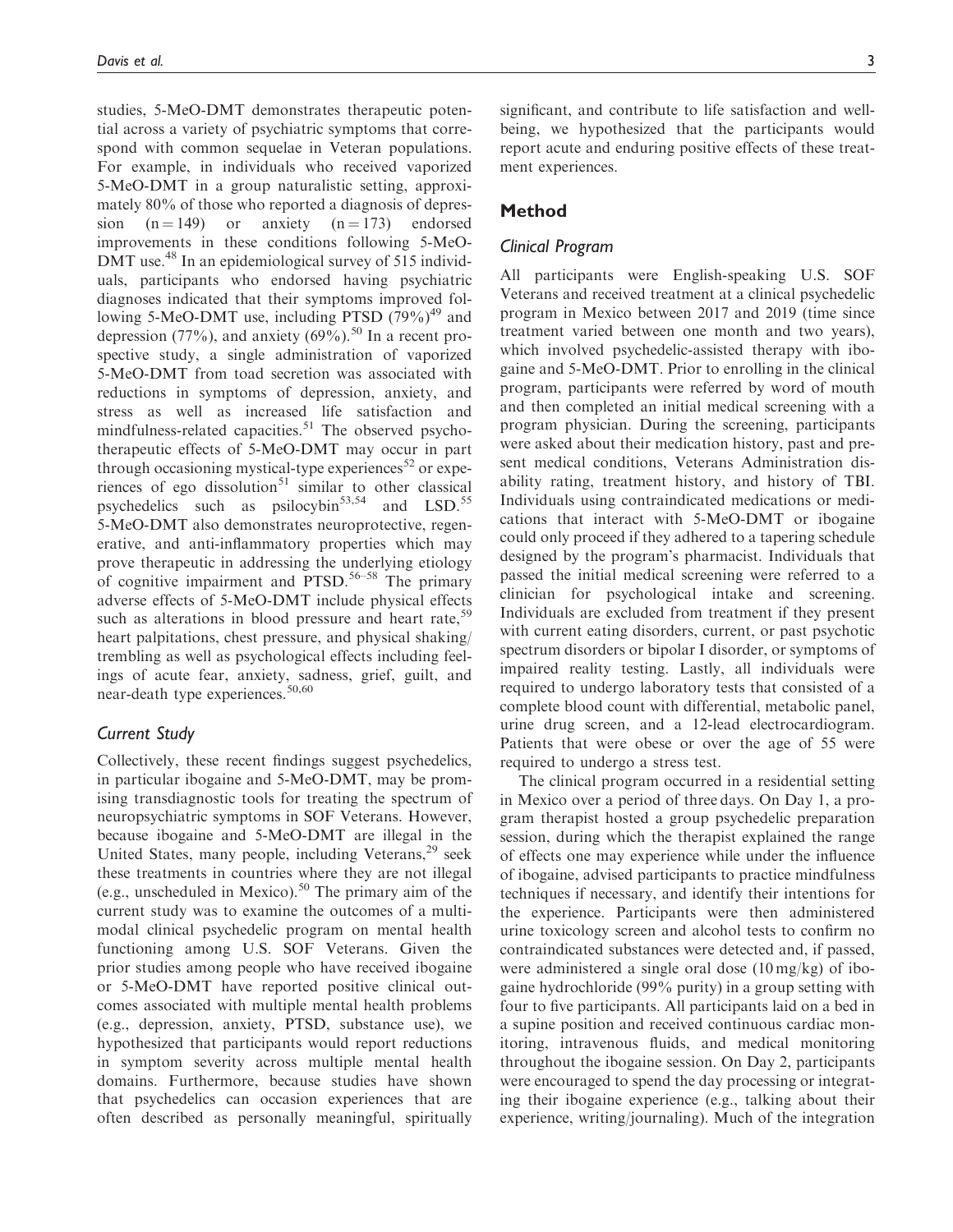was introspective; however, participants could also integrate by speaking with others. Psychological support was provided by clinical psychedelic program staff via one-on-one meetings, and optional group integration sessions (e.g., talking about their experience with other patients) were also offered. On Day 3, participants attended preparation sessions for their upcoming 5- MeO-DMT experience and afterwards were each administered 5-MeO-DMT one at a time. Participants received at least three doses: 5 mg, 15 mg, and 30 mg for a total of 50 mg of inhaled 5-MeO-DMT (amount of 5-MeO-DMT estimated at 15%, which is a common concentration when excreted from bufo alvarius).<sup>52,61</sup> Participants that did not reach observed peak effects (i.e., altered state of consciousness or emotional catharsis) were administered a fourth dose of 30 mg, and possibly a fifth dose up to 45 mg. After acute effects had subsided for each participant, they were invited to integrate their experience both individually and via group activities.

#### Recruitment Procedure for Retrospective Survey

From April 2019 to September 2019, recruitment emails were sent to individuals who previously participated in the clinical program. Initial emails were sent weekly for four weeks. All recruitment emails included a link to a secure anonymous survey (hosted by Survey Gizmo), as well as a brief statement of the purpose, study risks and privacy statement, and the study eligibility criteria. No personally identifying information was collected in the survey, and all procedures were approved by an independent human subject's review board at Solutions Institutional Review Board. To meet inclusion criteria for the study, participants had to be between the ages of 18 to 64 years; have participated in the clinical psychedelic program; and be able to read, write, and understand the English language. After providing informed consent, study participants completed a battery of measures that assessed PTSD, substance use, depression, anxiety, cognitive problems, and suicidal thoughts and behaviors (see description or measures below). Measures asking sensitive questions (i.e., PTSD symptoms and suicidal ideation) included a "trigger warning," and the participant would only see the questions on that measure if they agreed to proceed. If a participant said they did not want to answer those questions they were able to proceed on to the next set of survey items, effectively leaving that specific questionnaire unanswered. Additionally, because some questions may have been distressing to some individuals, participants were given the option to select "prefer not to answer" to skip any individual item in a survey. Participants were also provided contact information for the director of clinical psychedelic program and the National Suicide Prevention Hotline for assistance coping with any distress. Participants did not receive compensation for their participation in the study.

#### Measures

PTSD Symptoms. The PTSD checklist (PCL-5) is a 21 item measure that assesses each of the 21 Diagnostic and Statistical Manual of Mental Disorders (5th edition) symptoms of PTSD.<sup>62</sup> Respondents were asked to rate how bothersome  $(0 = "not at all" to$  $4 =$  "extremely") each of the symptoms were one month before and one month after participating in the treatment program.

Depression Symptoms. The Patient Health Questionnaire-2 is a two-item survey used as an initial assessment for depressed mood and anhedonia.<sup>63</sup> Respondents reported how often  $(0 = "not at all" to 3 = "nearly every day")$ they experienced the symptoms one month before and one month after participating in the treatment program. Scores higher than three points are often suggestive of major depressive disorder.

Anxiety Symptoms. The Generalized Anxiety Disorder 2 item is used to assess presence of anxiety symptoms.<sup>64,65</sup> Respondents reported the frequency  $(0 = "not at all" to$  $3 =$ "nearly every day") at which they experienced feeling anxious or worried one month before and one month after participating in the treatment program. Generally, a cut off score of three points is used to identify further diagnostic evaluation for generalized anxiety disorder.

Suicidal Ideation. The Depressive Symptom Index Suicidality Subscale is a brief four-item screening tool for suicidality.<sup>66,67</sup> Respondents were asked to select a statement that best describes them one month before and one month after participating in the treatment program. Each of the four items were rated on a four-point scale  $(0-3)$ .

Cognitive Functioning. The Medical Outcomes Study— Cognitive Functioning (MOS-CF) subscale was utilized for the present study. The MOS-CF is comprised of 6 items and assesses the amount of time an individual has become confused or had difficulties with reaction time, reasoning, memory, attention and concentration.<sup>68</sup> Respondents were asked to rate the frequency  $(0 = "none$ of the time" to  $5 =$  "all of the time") at which they experienced each symptom one month before and one month after participating in the treatment program.

Psychological Flexibility. The Acceptance and Action Questionnaire II (AAQ-II) is a one-factor, seven-item measure used to assess psychological inflexibility or experiential avoidance.<sup>69</sup> In the present study, the degree of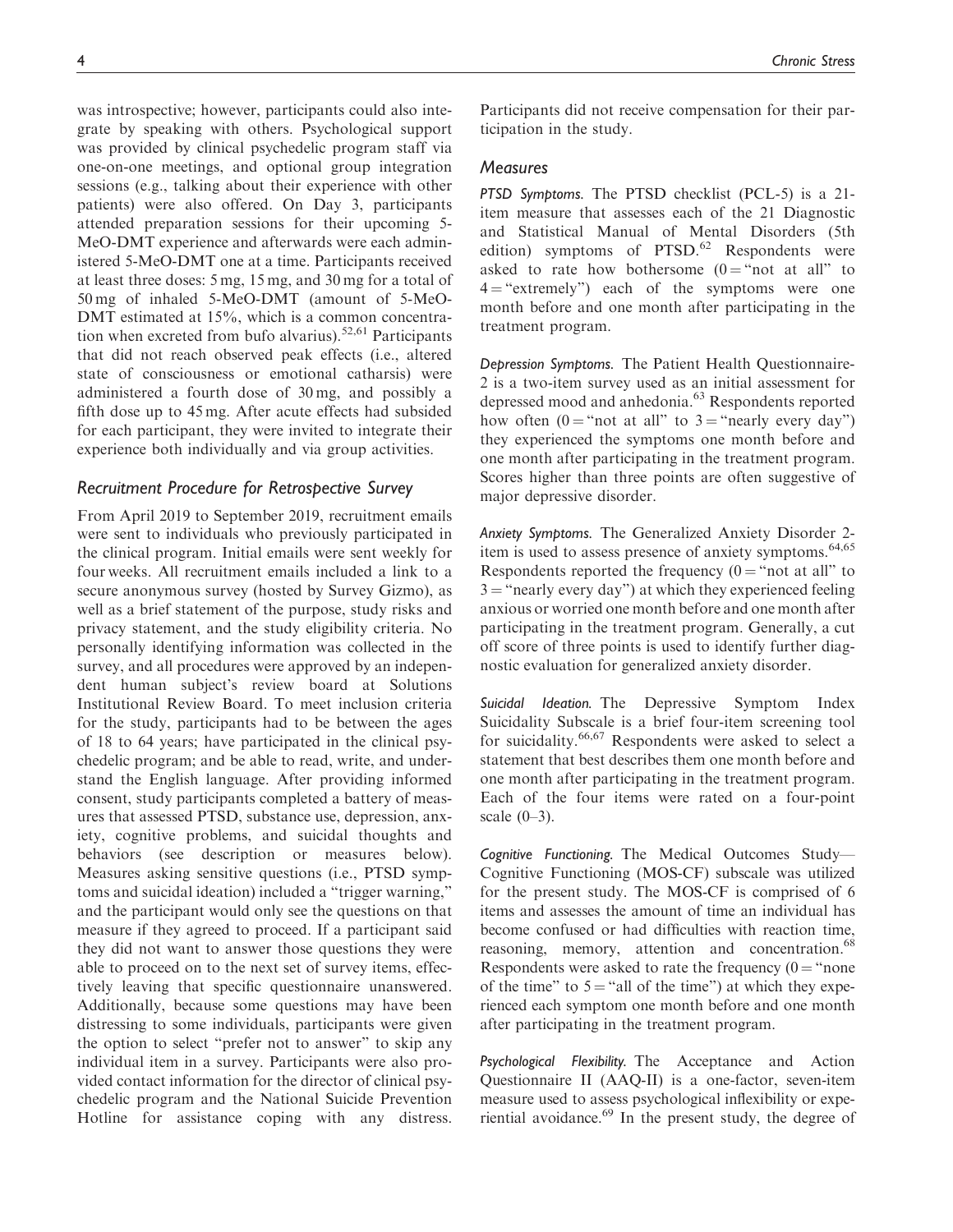psychological flexibility was assessed by asking respondents to provide retrospective ratings one month before and one month after participating in the treatment program. Respondents rated each item on a seven-point scale (1 = "never true to 7 = "always true"), and lower scores were indicative of higher levels of psychological flexibility.

Military History. The 11-item measure used in the present study was developed to assess military history. Items on this measure were modified from the National Survey of Veterans, Section  $A^{70}$  and assessed the military status, military branch, number of deployments, and military occupation.

Treatment History. The treatment history measure is an eight-item measure developed to assess the clinical psychedelic program. Participants provided information on the conditions for which they are seeking treatment (e.g., depression, anxiety, TBI, PTSD, drug/alcohol misuse), treatments they have attempted prior to participating in this clinical psychedelic program (e.g., psychotherapy, 12-Step programs, psychiatric medications, psychedelicassisted therapies, transcranial magnetic stimulation), and an evaluation of the clinical psychedelic program (i.e., satisfaction level, likelihood for recommendation to others, and comparison to past treatments).

Demographics. Respondents were asked nine items that evaluated basic demographic information including age, sex, ethnicity, educational attainment, marital status, state of residence, and employment status.

#### Analysis

Descriptive analyses of demographic, background, and treatment history characteristics for all study variables were calculated. Regarding primary outcomes, a series of t-tests were calculated examining mean differences in retrospective reports of mental health symptoms (e.g., PTSD, depression, anxiety), cognitive functioning, suicidal ideation, and psychological flexibility from before-toafter the psychedelic treatment. Change scores were then calculated by subtracting the retrospective reports of one month *after* treatment scores from the retrospective reports of one month before treatment scores on all primary outcome measures (PTSD, depression, anxiety, suicidal ideation, cognitive impairment, and psychological flexibility). A correlation analysis was then used to examine the relationship between changes in retrospective reports of psychological flexibility and mental health symptoms, cognitive functioning, and suicidal ideation. Effect sizes for the paired samples t-tests were calculated using the Cohen's d statistic. Descriptive analyses also assessed treatment satisfaction (e.g., how satisfied participants were with the clinical program, how likely they were to recommend the program to others, and whether the treatment was better or worse than ones they tried previously). Proportions were then used to characterize the number of participants reporting positive enduring effects (e.g., how much the treatment contributed to enduring changes in their sense of self, mood, behaviors, attitudes), and the degree to which they believed the program was personally meaningful, spiritually significant,

psychologically insightful, and psychologically challenging. Analyses were conducted using SPSS version  $25$ .<sup>71</sup>

**Results** 

#### Respondent Characteristics

Sample demographics are provided in Table 1. The sample ( $n = 51$ ) was comprised primarily of adult (M)  $age = 40.4$ , standard deviation = 5.6), Caucasian/White (94%), non-Hispanic (92%) men (96%). Approximately three-quarters (76%) of the sample reported having a bachelor's, master's, or advanced graduate college degree, and one-half (55%) were married and living with their spouse. Participants reported serving in various branches of the military including Army (18%), Navy  $(75\%)$ , and Marine Corps  $(6\%)$ , and most  $(96\%)$ reported serving in Operation Enduring Freedom or Operation Iraqi Freedom. Overall, most participants (59%) reported serving in five or more deployments (range 1–18). Self-reported vocation/occupation in the military varied (e.g., Army Ranger, Green Beret, Special Operations Medic), but most participants (63%) reported a designation of Navy's Seal, Air, and Land Forces (SEALs). Over three-quarters (82%) reported having sustained head injuries during a military deployment, with 57% reporting between 1 and 10 head injuries total, and 18% reporting between 1 and 20 blast exposures.

#### Treatment History

Many participants reported engaging in several psychosocial and other treatments in the years prior to their involvement with the clinical psychedelic treatment program. For example, most participants had tried nutritional/dietary changes (59%), yoga (55%), psychotherapy (43%), cannabis (43%), or psychiatric medications (41%).

# Primary Outcomes: Mental Health Symptoms, Suicidal Ideation, and Cognitive Functioning

As shown in Table 2, there were significant and very large reductions in retrospective reports of suicidal ideation  $(p < .001; d = -1.9)$ , cognitive impairment  $(p < .001; d = -2.8)$ , and symptoms of PTSD  $(p < .001;$  $d = -3.6$ , depression ( $p < .001$ ;  $d = -3.7$ ), and anxiety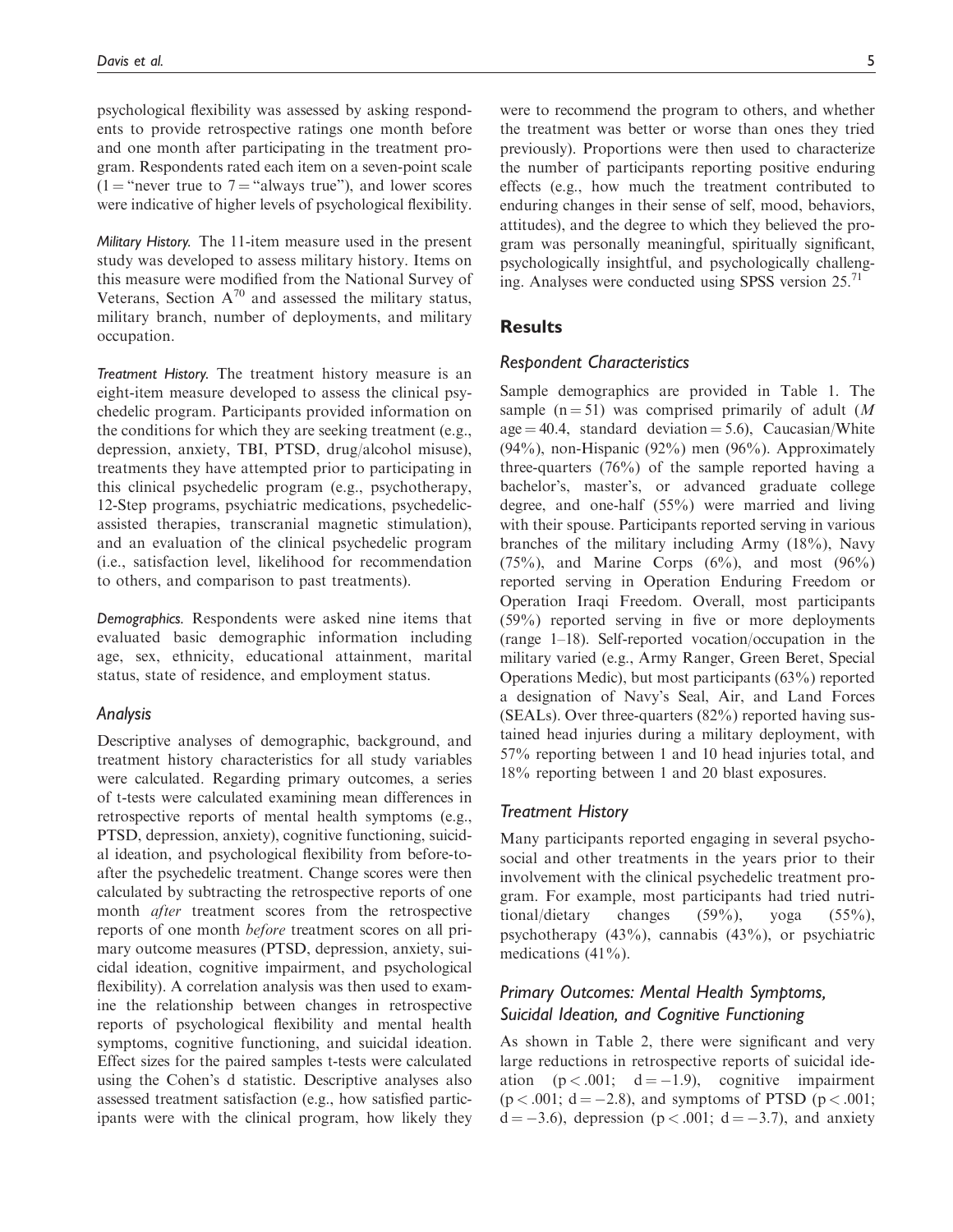|  |                      |  | Table 1. Demographic and background characteristics of the |  |
|--|----------------------|--|------------------------------------------------------------|--|
|  | sample ( $N = 51$ ). |  |                                                            |  |

|                                                | % or mean<br>(standard |
|------------------------------------------------|------------------------|
| Characteristic                                 | deviation)             |
| Age                                            | 40.4 (5.6)             |
| Sex (male)                                     | 96%                    |
| Race                                           |                        |
| Caucasian/White                                | 92%                    |
| Mixed race                                     | 4%                     |
| Asian                                          | 2%                     |
| Hispanic (no)                                  | 94%                    |
| Education                                      |                        |
| Less than bachelor's                           | 24%                    |
| Bachelor's degree                              | 41%                    |
| Master's degree                                | 28%                    |
| Advanced degree                                | 8%                     |
| Marital status                                 |                        |
| Married and living with spouse                 | 55%                    |
| Divorced or separated                          | 24%                    |
| Never married                                  | 16%                    |
| Living with partner                            | 6%                     |
| Military branch (could select more than one)   |                        |
| Army                                           | 18%                    |
| Navy                                           | 75%                    |
| Marine Corps                                   | 6%                     |
| Service era (could select more than one)       |                        |
| September 2001 or later                        | 90%                    |
| August 1990 to August 2001                     | 29%                    |
| May 1975 to July 1990                          | 4%                     |
| Operation enduring freedom/Iraqi freedom (yes) | 96%                    |
| Number of deployments                          |                        |
| $I - 5$                                        | 55%                    |
| $6 - 10$                                       | 29%                    |
| $ I -18$                                       | 16%                    |

 $(p < .001; d = -3.1)$  from before-to-after the clinical psychedelic treatment program. Notably, the retrospective reports of decreases in symptoms were substantial, such that participants reported that they were no longer elevated above clinical cutoffs on these symptom measures after the psychedelic therapy. Results also showed a significant and large increase in retrospective reports of psychological flexibility ( $p < .001$ ;  $d = 2.9$ ) from beforeto-after the psychedelic treatment and increases in retrospective reports of psychological flexibility were strongly associated with retrospective reports of reductions in cognitive impairment, and symptoms of PTSD, depression, and anxiety (rs range  $0.61-0.75$ ; ps < .001).

#### Treatment Satisfaction

Participants reported an overwhelmingly high degree of satisfaction with the clinical psychedelic program. Specifically, 80% of participants stated that they were either very (28%) or completely (53%) satisfied with the program. Overall, 92% of the participants reported that they were "very likely" to recommend this clinical psychedelic treatment program to others. Almost all (96%) of the participants reported that this program was "much better" than prior treatment they had attempted in the past.

#### Enduring Effects

Participants in this study reported that the clinical psychedelic treatment program was one of the top five most personally meaningful (84%), spiritually significant  $(88\%)$ , psychologically insightful  $(86\%)$ , and psychologically challenging (69%) experiences of their entire lives. Furthermore, participants reported strong positive and desirable changes in their sense of personal well-being or life satisfaction (77%), life's purpose (75%), life's meaning (73%), social relationships (73%), attitudes about life  $(74\%)$ , attitudes about self  $(72\%)$ , mood  $(59\%)$ , behavior (63%), attitudes about death (56%), how spiritual they are  $(65\%)$ , relationship to nature  $(57\%)$ , and their views regarding the true nature of reality and the universe  $(69\%)$ .

## **Discussion**

A panel of experts have recently noted in a consensus statement that there is a "crisis" regarding the limited number of effective therapies available for those suffering from PTSD.<sup>72</sup> Preliminary results from our study suggest that ibogaine and 5-MeO-DMT treatments may offer a novel, rapid-acting and potentially costeffective treatment for people suffering from PTSD. Participants in this study received a single dose of ibogaine and three to five doses of 5-MeO-DMT over the course of three days. When surveyed about their symptoms after treatment, participants reported significant and large reductions in PTSD  $(d = -3.6)$ , depression  $(d = -3.7)$ , and anxiety symptoms  $(d = -3.1)$ , suicidal ideation  $(d = -1.9)$ , and cognitive impairment  $(d = -2.8)$ . Importantly, these improvements occurred over a short period of time and after a limited number of exposures to ibogaine and 5-MeO-DMT.

Another important finding from this study was that participants reported increased psychological flexibility  $(d = 2.9)$  following their ibogaine and 5-MeO-DMT treatment, and these increases were strongly associated with reductions in cognitive impairment, and symptoms of PTSD, depression, and anxiety. Interestingly, researchers have begun to examine the relationship between psychological flexibility and therapeutic outcomes after using psychedelics.<sup>73,74</sup> Consistent with the current findings, a recent study showed significant increases in psychological flexibility after using a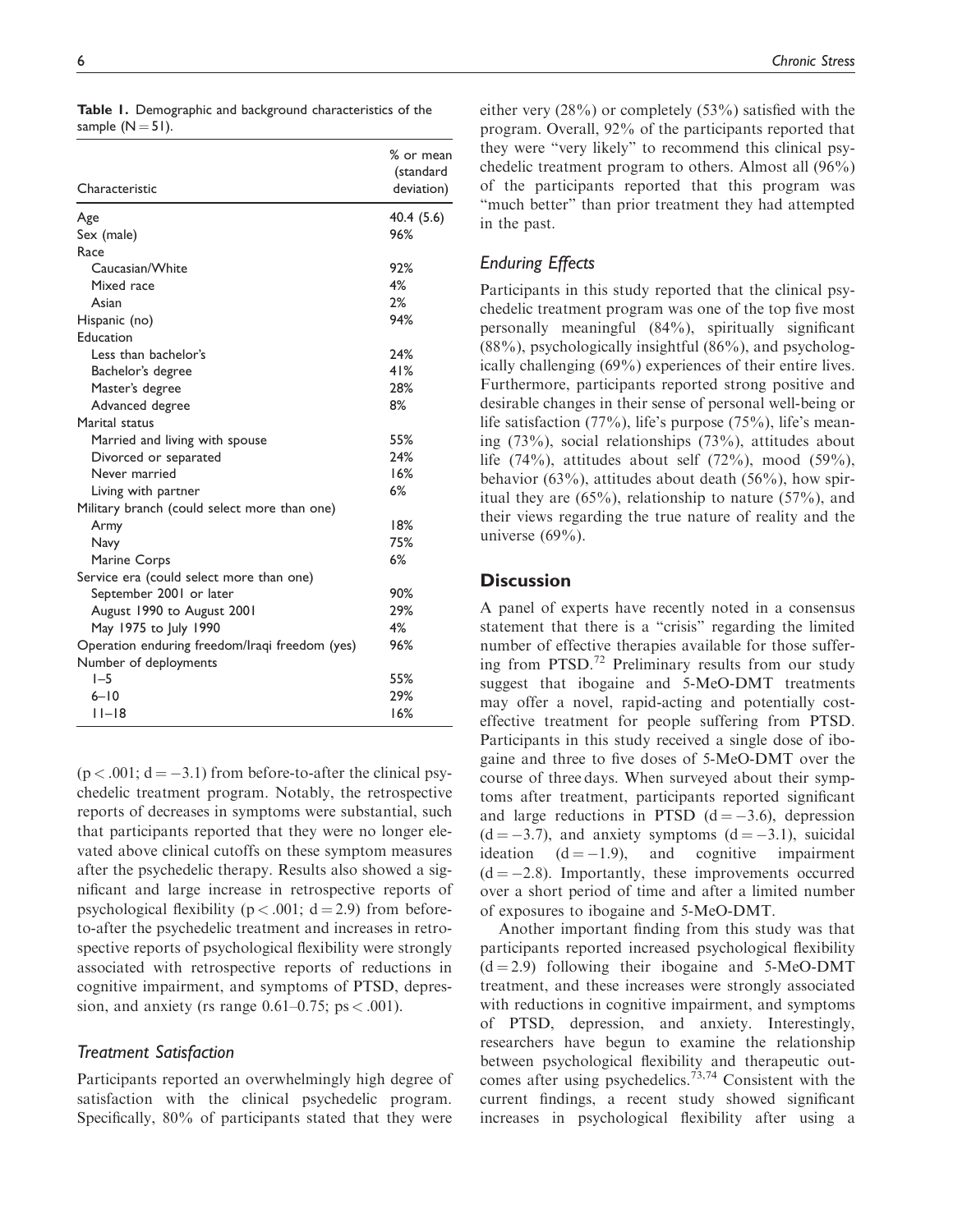| Variable $(N)^{a,b}$                        | Before treatment<br>M(SD) | After treatment<br>M(SD) | Change score<br>M(SD) | t-test     | <b>Effect size</b><br>(Cohen's $d$ ) <sup>c</sup> |  |
|---------------------------------------------|---------------------------|--------------------------|-----------------------|------------|---------------------------------------------------|--|
| PTSD symptoms (38)                          | 46.2 (18.8)               | 12.0(11.6)               | $-34.2$ (19.3)        | $10.90***$ | $-3.6$                                            |  |
| Depression symptoms (51)                    | 4.1 $(1.7)$               | 0.9(1.1)                 | $-3.2$ (1.8)          | $13.00***$ | $-3.7$                                            |  |
| Anxiety symptoms (51)                       | 4.0 $(2.1)$               | 1.1(1.3)                 | $-2.9(1.9)$           | $10.85***$ | $-3.1$                                            |  |
| Cognitive impairment (51)                   | 2.4(1.2)                  | 1.0(0.6)                 | $-1.5(1.0)$           | $10.03***$ | $-2.8$                                            |  |
| Suicidal ideation (41)                      | 2.7(2.8)                  | 0.4(1.0)                 | $-2.3(2.5)$           | 5.94***    | $-1.9$                                            |  |
| Psychological flexibility <sup>d</sup> (51) | 3.3(1.7)                  | 1.0(0.8)                 | 2.3(1.6)              | $10.27***$ | 2.9                                               |  |

Table 2. Comparison of retrospective ratings (means and standard deviations) of mental health symptoms, suicidal ideation, and psychological flexibility in the 30-days before and 30-days after the clinical psychedelic treatment program.

Note: Analyses are based on retrospective reports of symptoms in the one month before and one month after psychedelic therapy treatment. Therefore, effect size estimates are based on retrospective report of changes in mental health functioning. PTSD: posttraumatic stress disorder; SD: standard deviation. \*\*\*p  $<.001$ .

<sup>a</sup>N's varied because measures asking sensitive questions (PTSD symptoms and suicidal ideation) included a "trigger warning." If a participant said they did not want to answer those questions they were able to proceed on to the next set of survey items, effectively leaving that specific questionnaire unanswered. Additionally, because some questions may have been distressing to some individuals, participants were given the option to select "prefer not to answer" to skip any individual item in a survey.

<sup>b</sup>Score range for each measure: PTSD symptoms (0–80; scores above 31–33 suggest need for PTSD treatment; decrease of 10 or more considered clinically meaningful)<sup>48</sup>; depression symptoms (0–6; score above 3 suggests major depressive disorder likely)<sup>49</sup>; anxiety symptoms (0–6; score above 3 suggests

generalized anxiety disorder likely)<sup>50,51</sup>; cognitive impairment  $(0-5)^{54}$ ; suicidal ideation  $(0-12)^{52,53}$ ; psychological flexibility  $(1-7)$ ,  $^{57}$ 

Effect sizes are approximately 2 to 4 times greater than what would be considered a "large" effect (i.e., >.80).<br><sup>d</sup>This moasure is reversed scenad: the lower the scena the greater one's psychological flexibility.

 $<sup>d</sup>$ This measure is reversed scored; the lower the score the greater one's psychological flexibility.</sup>

psychedelic substance in nonclinical settings, and these increases in psychological flexibility mediated the relationship between the acute effects of psychedelics and decreases in depression and anxiety.<sup>73</sup> Furthermore, increased cognitive flexibility has been associated with decreased PTSD symptom severity<sup>75</sup> as well as being a positive predictor of treatment outcomes.<sup>76</sup> It is possible that psychedelic-assisted therapy may promote change by increasing psychological flexibility more rapidly than traditional psychotherapy.<sup>74</sup>

#### Limitations

Ibogaine and 5-MeO-DMT are currently Schedule I substances, which significantly hampers the ability of researchers to effectively study the risks and potential benefits of their administration.<sup>77</sup> To circumvent these barriers, we employed a quasi-experimental one-group pretest/posttest design using "then-test" items to assess pretreatment symptoms one month prior to and one month after treatment. This design has several limitations, including recall bias when using "then-test" questions, wherein participants may have recalled their baseline symptoms as worse than they actually were due to their improved present state—a phenomenon researchers call the "present state effect."<sup>78</sup> Additionally, "then-test" questions have the potential to influence posttest responses when used in close proximity to posttest questions.<sup>79</sup>

Second, the study lacked gold standard clinician administered clinical assessments for mental health or cognitive impairment which makes it impossible to

confirm clinical diagnoses and it is possible that some participants did not meet criteria for PTSD or other psychiatric disorders. Instead, we relied on perceived changes in mental health and cognitive functioning which may have been influenced by a variety of factors including a more optimistic or less critical view of their functioning. The study is also limited in that we did not assess for expectancy effects nor is there any way to account for the placebo effect in a retrospective uncontrolled study. Furthermore, the study is limited due to selection bias and lack of a control group, randomization, or blinding. This study is also limited in generalizability to the population of predominately white, non-Hispanic, male U.S. SOF Veterans seeking psychedelic therapy with ibogaine and 5-MeO-DMT.

### **Conclusions**

This is the first study to report on the effects of ibogaine and 5-MeO-DMT used as a treatment for SOF Veterans suffering from psychological and cognitive impairment. Our preliminary results suggest that ibogaine and 5- MeO-DMT may offer a rapid and robust, and welltolerated, treatment option for those suffering from a variety of psychiatric and cognitive symptoms. However, further research is needed to support this preliminary evidence. Our results suggest that randomized, double blind, placebo-controlled trials are warranted in order to determine the safety and efficacy of ibogaine and 5-MeO-DMT in treating Veterans with psychiatric and cognitive impairment. Our study did not assess adverse effects or side effects of ibogaine and 5-MeO-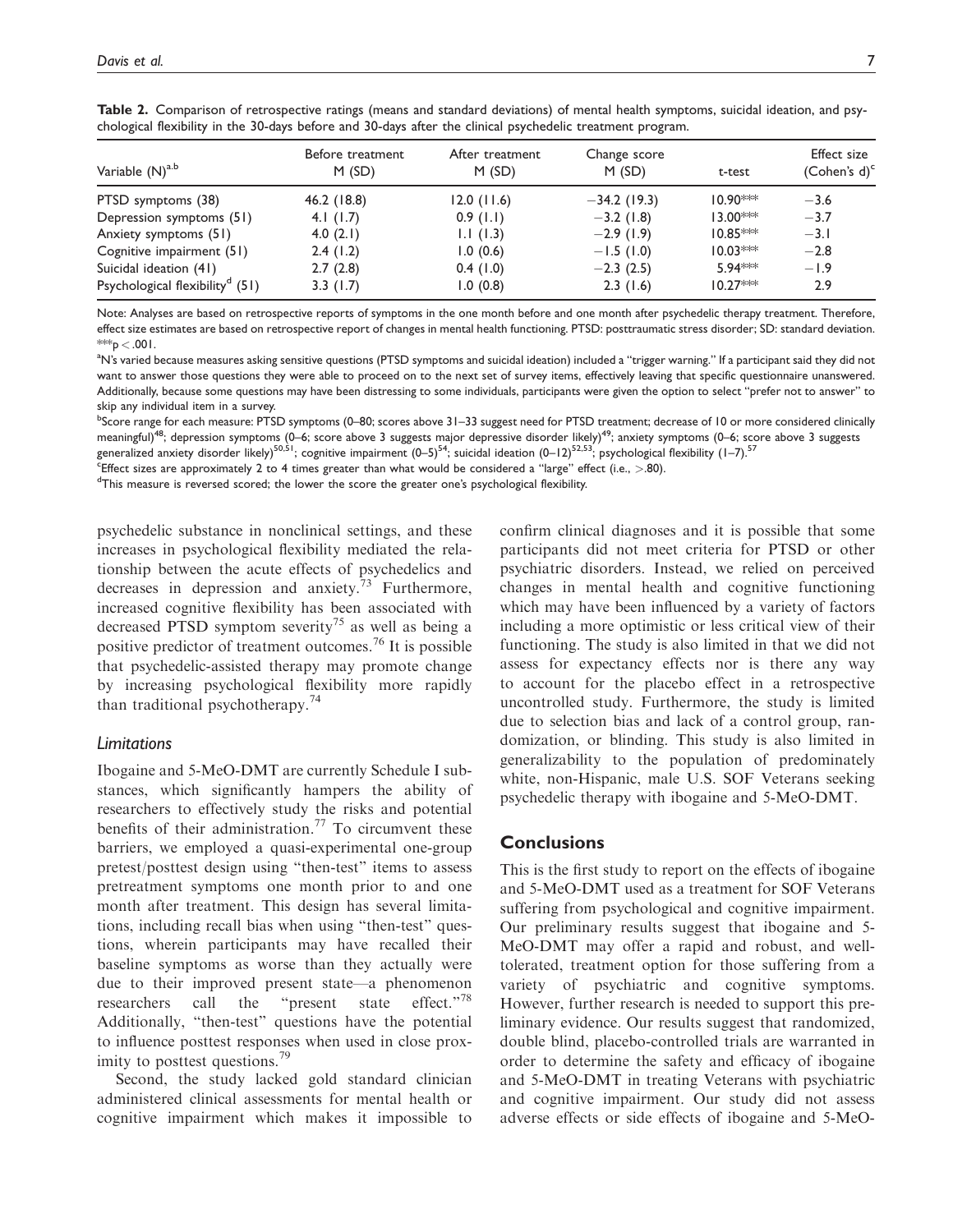DMT which should be investigated in future research. Future research should also explore the unique effects of ibogaine and 5-MeO-DMT individually in the treatment of psychiatric disorders.

Given the significant number of Veterans suffering from PTSD and other psychiatric problems and the overwhelming rates of suicide among military and Veteran populations, investigation into novel pharmacotherapies such as ibogaine and 5-MeO-DMT are needed. Furthermore, because of the promising trial results of MDMA-assisted psychotherapy, $20,23$  it is also possible that these novel therapies could be paired with traumafocused psychotherapy to increase adherence and outcomes. This would be an advantage, especially in light of the fact that a significant portion of Veterans consistently demonstrate high levels of nonresponse and dropout rates for conventional therapies $80,81$  as well as limited confidence in the perceived efficacy of VA mental health treatment.<sup>82</sup> Despite the need for more research, results from this study provide a signal that ibogaine and 5-MeO-DMT may offer a robust and rapid acting treatment option for Veterans suffering from PTSD.

#### Declaration of Conflicting Interests

The author(s) declared the following potential conflicts of interest with respect to the research, authorship, and/or publication of this article: A. K. D., J. P. B., and L. A. A. are board members of Source Research Foundation. L. A. A. is an associate editor for Chronic Stress, a scientific journal published by Sage.

#### Funding

The author(s) disclosed receipt of the following financial support for the research, authorship, and/or publication of this article: Funding for this study was provided by The Mission Within. This organization was involved in helping recruit their clients to participate in the study, but the organization had no involvement with data analyses or interpretation and writing of the findings.

# ORCID iDs

Alan K. Davis **b** <https://orcid.org/0000-0003-4770-8893> Lynnette A. Averill D <https://orcid.org/0000-0002-8985-9975>

#### **References**

- 1. Bartone PT, Roland RR, Picano JJ, Williams TJ. Psychological hardiness predicts success in US Army Special Forces candidates. *Int J Sel Assess*. 2008; 16: 78–81.
- 2. Hanwella R, de Silva V. Mental health of Special Forces personnel deployed in battle. Soc Psychiatry Psychiatr Epidemiol 2012; 47: 1343–1351.
- 3. Hing M, Cabrera J, Barstow C, Forsten R. Special Operations Forces and incidence of post-traumatic stress disorder symptoms. J Spec Oper Med Peer Rev J SOF Med Prof. 2012; 12: 23–35.
- 4. Rocklein Kemplin K, Paun O, Godbee DC, Brandon JW. Resilience and suicide in Special Operations Forces: state of the science via integrative review. J Spec Oper Med Peer Rev J SOF Med Prof. 2019; 19: 57–66.
- 5. Greer N, Sayer NA, Spoont M, et al. Prevalence and severity of psychiatric disorders and suicidal behavior in service members and veterans with and without traumatic brain injury: systematic review. J Head Trauma Rehabil. 2020; 35: 1–13.
- 6. Watts BV, Schnurr PP, Mayo L, Young-Xu Y, Weeks WB, Friedman MJ. Meta-analysis of the efficacy of treatments for posttraumatic stress disorder. J Clin Psychiatry. 2013; 74: e541–e550.
- 7. Steenkamp MM, Litz BT, Hoge CW, Marmar CR. Psychotherapy for military-related PTSD: a review of randomized clinical trials. J Am Med Assoc. 2015; 314: 489.
- 8. Bisson JI, Ehlers A, Matthews R, Pilling S, Richards D, Turner S. Psychological treatments for chronic posttraumatic stress disorder. Systematic review and metaanalysis. Br J Psychiatry J Ment Sci. 2007; 190: 97–104.
- 9. Puetz TW, Youngstedt SD, Herring MP. Effects of pharmacotherapy on combat-related PTSD, anxiety, and depression: a systematic review and meta-regression analysis. PLoS One. 2015; 10: e0126529.
- 10. Lee DJ, Schnitzlein CW, Wolf JP, Vythilingam M, Rasmusson AM, Hoge CW. Psychotherapy versus pharmacotherapy for posttraumatic stress disorder: systemic review and meta-analyses to determine first-line treatments. Depress Anxiety. 2016; 33: 792–806.
- 11. Friedman MJ, Marmar CR, Baker DG, Sikes CR, Farfel GM. Randomized, double-blind comparison of sertraline and placebo for posttraumatic stress disorder in a Department of Veterans Affairs setting. J Clin Psychiatry. 2007; 68: 711–720.
- 12. Gutner CA, Galovski T, Bovin MJ, Schnurr PP. Emergence of transdiagnostic treatments for PTSD and posttraumatic distress. Curr Psychiatry Rep. 2016; 18: 95.
- 13. Varkovitzky RL, Sherrill AM, Reger GM. Effectiveness of the unified protocol for transdiagnostic treatment of emotional disorders among veterans with posttraumatic stress disorder: a pilot study. Behav Modif. 2018; 42: 210–230.
- 14. dos Santos RG, Bouso JC, Hallak JEC. Serotonergic hallucinogens/psychedelics could be promising treatments for depressive and anxiety disorders in end-stage cancer. BMC Psychiatry. 2019; 19: 321.
- 15. Liechti ME. Modern clinical research on LSD. Neuropsychopharmacology. 2017; 42: 2114–2127.
- 16. Carhart-Harris RL, Bolstridge M, Day CMJ, et al. Psilocybin with psychological support for treatmentresistant depression: six-month follow-up. Psychopharmacology (Berl). 2018; 235: 399–408.
- 17. Bogenschutz MP, Johnson MW. Classic hallucinogens in the treatment of addictions. Prog Neuropsychopharmacol Biol Psychiatry. 2016; 64: 250–258.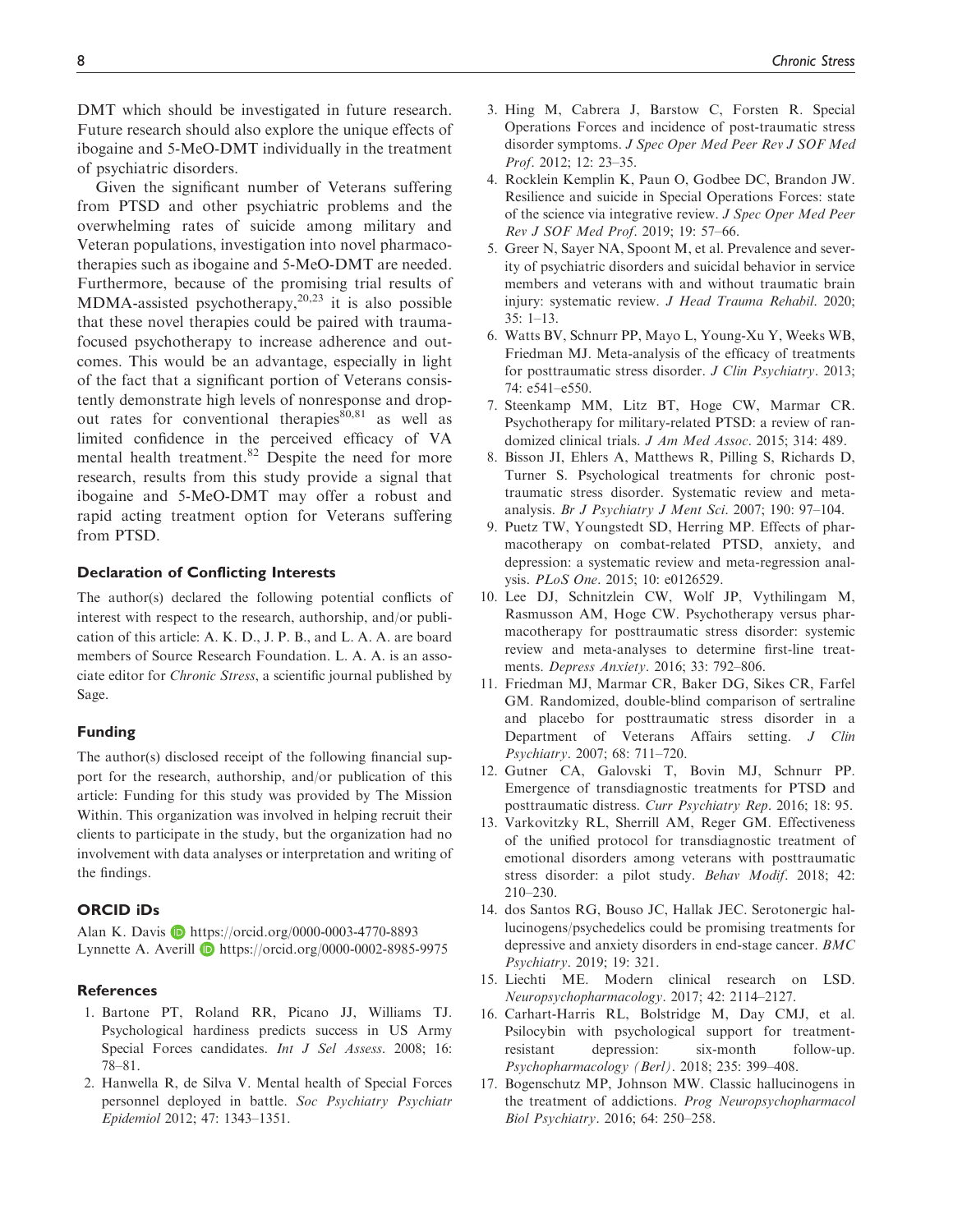- 18. Bogenschutz MP, Ross S. Therapeutic applications of classic hallucinogens. Curr Top Behav Neurosci. 2018; 36: 361–391.
- 19. Mithoefer MC, Grob CS, Brewerton TD. Novel psychopharmacological therapies for psychiatric disorders: psilocybin and MDMA. Lancet Psychiatry. 2016; 3: 481–488.
- 20. Mithoefer MC, Mithoefer AT, Feduccia AA, et al. 3,4 methylenedioxymethamphetamine (MDMA)-assisted psychotherapy for post-traumatic stress disorder in military veterans, firefighters, and police officers: a randomised, double-blind, dose-response, phase 2 clinical trial. Lancet Psychiatry. 2018; 5: 486–497.
- 21. Barrett FS, Doss MK, Sepeda ND, Pekar JJ, Griffiths RR. Emotions and brain function are altered up to one month after a single high dose of psilocybin. Sci Rep. 2020; 10: 2214.
- 22. MacLean KA, Johnson MW, Griffiths RR. Mystical experiences occasioned by the hallucinogen psilocybin lead to increases in the personality domain of openness. J Psychopharmacol (Oxf). 2011; 25: 1453–1461.
- 23. Wagner MT, Mithoefer MC, Mithoefer AT, et al. Therapeutic effect of increased openness: investigating mechanism of action in MDMA-assisted psychotherapy. J Psychopharmacol Oxf Engl. 2017; 31: 967–974.
- 24. Brown TK. Ibogaine in the treatment of substance dependence. Curr Drug Abuse Rev. 2013; 6: 3–16.
- 25. Wasko MJ, Witt-Enderby PA, Surratt CK. DARK classics in chemical neuroscience: ibogaine. ACS Chem Neurosci. 2018; 9: 2475–2483.
- 26. Davis AK, Barsuglia JP, Windham-Herman A-M, Lynch M, Polanco M. Subjective effectiveness of ibogaine treatment for problematic opioid consumption: short- and long-term outcomes and current psychological functioning. J Psychedelic Stud. 2017; 1: 65–73.
- 27. Mash DC, Duque L, Page B, Allen-Ferdinand K. Ibogaine detoxification transitions opioid and cocaine abusers between dependence and abstinence: clinical observations and treatment outcomes. Front Pharmacol. 2018; 9: 529.
- 28. Noller GE, Frampton CM, Yazar-Klosinski B. Ibogaine treatment outcomes for opioid dependence from a twelvemonth follow-up observational study. Am J Drug Alcohol Abuse. 2018; 44: 37–46.
- 29. Barsuglia JP, Polanco M, Palmer R, Malcolm BJ, Kelmendi B, Calvey TA. A case report SPECT study and theoretical rationale for the sequential administration of ibogaine and 5-MeO-DMT in the treatment of alcohol use disorder. Prog Brain Res. 2018; 242: 121–158.
- 30. Schenberg EE, de Castro Comis MA, Alexandre JFM, Chaves BDR, Tofoli LF, da Silveira DX. Treating drug dependence with the aid of ibogaine: a qualitative study. J Psychedelic Stud. 2017; 1: 10–19.
- 31. Schenberg EE, de Castro Comis MA, Alexandre JFM, Tofoli LF, Chaves BDR, da Silveira DX. A phenomeno logical analysis of the subjective experience elicited by ibogaine in the context of a drug dependence treatment. J Psychedelic Stud. 2017; 1: 74–83.
- 32. Winkelman M. Psychedelics as medicines for substance abuse rehabilitation: evaluating treatments with LSD, peyote, ibogaine and ayahuasca. Curr Drug Abuse Rev. 2014; 7: 101–116.
- 33. Bulling S, Schicker K, Zhang Y-W, et al. The mechanistic basis for noncompetitive ibogaine inhibition of serotonin and dopamine transporters. J Biol Chem. 2012; 287: 18524–18534.
- 34. Glick SD, Maisonneuve IM, Pearl SM. Evidence for roles of kappa-opioid and NMDA receptors in the mechanism of action of ibogaine. Brain Res. 1997; 749: 340–343.
- 35. He D-Y, McGough NNH, Ravindranathan A, et al. Glial cell line-derived neurotrophic factor mediates the desirable actions of the anti-addiction drug ibogaine against alcohol consumption. J Neurosci Off J Soc Neurosci. 2005; 25: 619–628.
- 36. Marton S, González B, Rodríguez-Bottero S, et al. Ibogaine administration modifies GDNF and BDNF expression in brain regions involved in mesocorticolimbic and nigral dopaminergic circuits. Front Pharmacol. 2019; 10: 193.
- 37. Bolshakova AV, Kukanova EO, Gainullina AN, Zhemkov VA, Korban SA, Bezprozvanny IB. Sigma-1 receptor as a potential pharmacological target for the treatment of neuropathology. St Petersburg Polytech Univ J Phys Math. 2016; 2: 31–40.
- 38. Collingridge GL, Volianskis A, Bannister N, et al. The NMDA receptor as a target for cognitive enhancement. Neuropharmacology. 2013; 64: 13–26.
- 39. Kim H, Oh M, Oh JS, et al. Association of striatal dopaminergic neuronal integrity with cognitive dysfunction and cerebral cortical metabolism in Parkinson's disease with mild cognitive impairment. Nucl Med Commun. 2019; 40: 1216–1223.
- 40. Niitsu T, Iyo M, Hashimoto K. Sigma-1 receptor agonists as therapeutic drugs for cognitive impairment in neuropsychiatric diseases. Curr Pharm Des. 2012; 18: 875–883.
- 41. Nagahara AH, Tuszynski MH. Potential therapeutic uses of BDNF in neurological and psychiatric disorders. Nat Rev Drug Discov. 2011; 10: 209–219.
- 42. Singewald N, Schmuckermair C, Whittle N, Holmes A, Ressler KJ. Pharmacology of cognitive enhancers for exposure-based therapy of fear, anxiety and traumarelated disorders. Pharmacol Ther. 2015; 149: 150–190.
- 43. Koenig X, Hilber K. The anti-addiction drug ibogaine and the heart: a delicate relation. Mol Basel Switz. 2015; 20: 2208–2228.
- 44. Corkery JM. Chapter 8 Ibogaine as a treatment for substance misuse: potential benefits and practical dangers. In: Calvey T, ed. Progress in Brain Research. Amsterdam: Elsevier; 2018: 217–257.
- 45. Brown TK, Noller GE, Denenberg JO. Ibogaine and subjective experience: transformative states and psychopharmacotherapy in the treatment of opioid use disorder. J Psychoactive Drugs. 2019; 51: 155–165.
- 46. Ott J. Pharmepéna-Psychonautics: human intranasal, sublingual and oral pharmacology of 5-methoxy-N,Ndimethyl-tryptamine. J Psychoactive Drugs. 2001; 33: 403–407.
- 47. Weil AT, Davis W. Bufo alvarius: a potent hallucinogen of animal origin. J Ethnopharmacol. 1994; 41: 1–8.
- 48. Davis AK, So S, Lancelotta R, Barsuglia JP, Griffiths RR. 5-methoxy-N,N-dimethyltryptamine (5-MeO-DMT) used in a naturalistic group setting is associated with unintended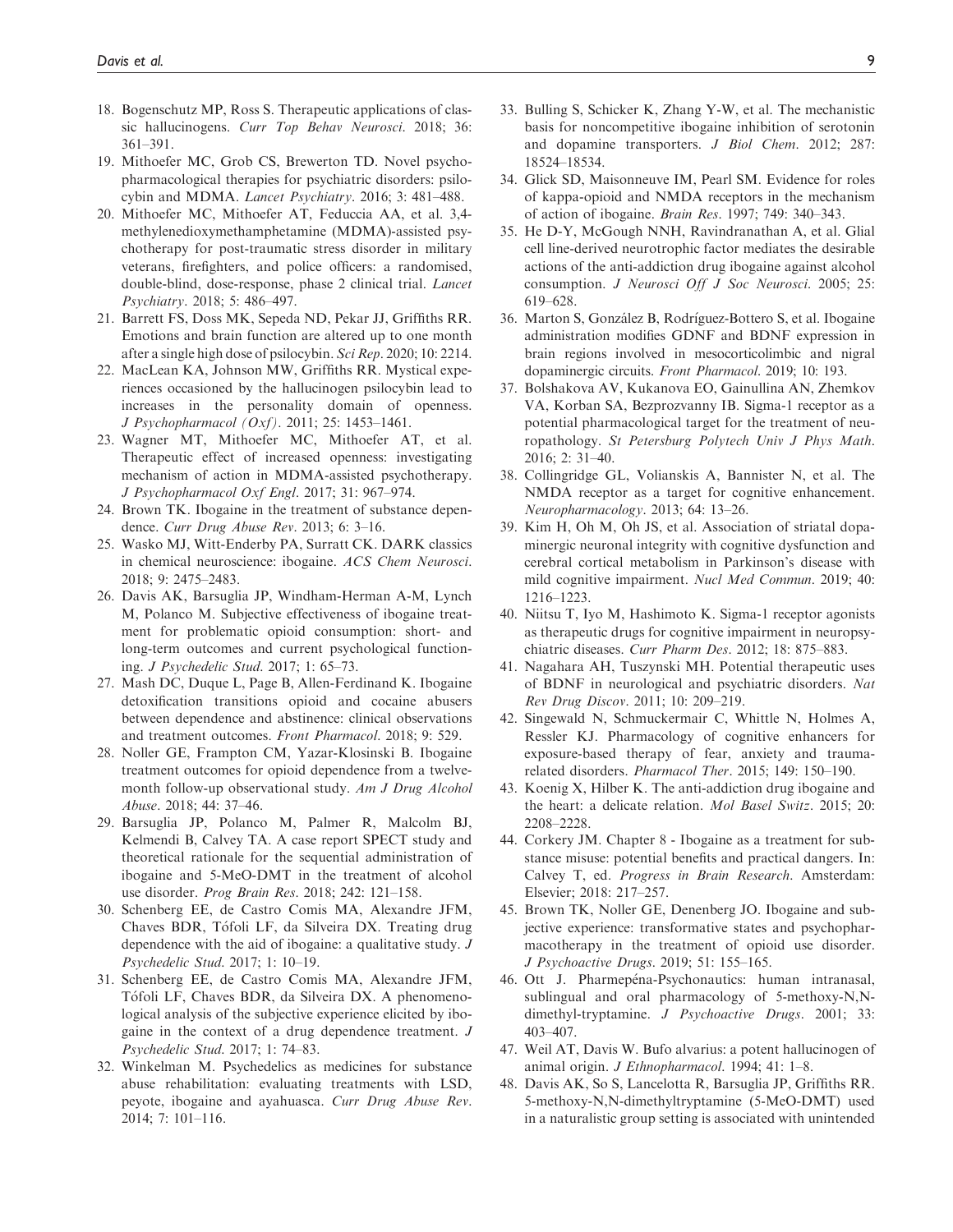improvements in depression and anxiety. Am J Drug Alcohol Abuse. 2019; 45: 161–169.

- 49. Cox K, Lancelotta RL, Barsuglia J, Davis AK. 5-MeO-DMT and subjective improvements in post-traumatic stress disorder. Published 2018. Accessed May 1, 2020. <http://rgdoi.net/10.13140/RG.2.2.33397.01767>
- 50. Davis AK, Barsuglia JP, Lancelotta R, Grant RM, Elise R. The epidemiology of 5-methoxy- N, N-dimethyltryptamine (5-MeO-DMT) use: benefits, consequences, patterns of use, subjective effects, and reasons for consumption. J Psychopharmacol Oxf Engl. 2018; 32: 779–792.
- 51. Uthaug MV, Lancelotta R, van Oorsouw K, et al. A single inhalation of vapor from dried toad secretion containing 5-methoxy-N,N-dimethyltryptamine (5-MeO-DMT) in a naturalistic setting is related to sustained enhancement of satisfaction with life, mindfulness-related capacities, and a decrement of psychopathological symptoms. Psychopharmacology (Berl). 2019; 236: 2653–2666.
- 52. Barsuglia J, Davis AK, Palmer R, et al. Intensity of mystical experiences occasioned by 5-MeO-DMT and comparison with a prior psilocybin study. Front Psychol. 2018; 9: 2459.
- 53. Griffiths RR, Johnson MW, Richards WA, Richards BD, McCann U, Robert J. Psilocybin occasioned mystical-type experiences: immediate and persisting dose-related effects. Psychopharmacology (Berl). 2011; 218: 649–665.
- 54. Griffiths RR, Hurwitz ES, Davis AK, Johnson MW, Robert J. Survey of subjective 'God encounter experiences': comparisons among naturally occurring experiences and those occasioned by the classic psychedelics psilocybin, LSD, ayahuasca, or DMT. PLoS One. 2019; 14: e0214377.
- 55. Schmid Y, Liechti ME. Long-lasting subjective effects of LSD in normal subjects. Psychopharmacology (Berl). 2018; 235: 535–545.
- 56. Lima da Cruz RV, Moulin TC, Petiz LL, Leão RN. A single dose of 5-MeO-DMT stimulates cell proliferation, neuronal survivability, morphological and functional changes in adult mice ventral dentate gyrus. Front Mol Neurosci. 2018; 11: 312.
- 57. Dakic V, Minardi Nascimento J, Costa Sartore R, et al. Short term changes in the proteome of human cerebral organoids induced by 5-MeO-DMT. Sci Rep. 2017; 7: 12863.
- 58. Szabo A, Kovacs A, Frecska E, Rajnavolgyi E, Langmann T. Psychedelic N,N-dimethyltryptamine and 5-methoxy-N, N-dimethyltryptamine modulate innate and adaptive inflammatory responses through the sigma-1 receptor of human monocyte-derived dendritic cells. PLoS One. 2014; 9: e106533.
- 59. Dabire H, Cherqui C, Fournier B, Schmitt H. Comparison of effects of some 5-HT1 agonists on blood pressure and heart rate of normotensive anaesthetized rats. Eur J Pharmacol. 1987; 140: 259–266.
- 60. Barsuglia J, Davis AK, Palmer R, et al. Characterization of mystical experiences occasioned by 5-MeO-DMT-containing toad bufotoxin and comparison with prior psilocybin studies. Published 2017. Accessed June 19, 2019.

[https://static1.squarespace.com/static/5a729dacf43](https://static1.squarespace.com/static/5a729dacf43b558aff3b3996/t/5a72ad73e4966b2c0155f631/1517464948472/5-MeO-DMT+poster+v6.pdf) [b558aff3b3996/t/5a72ad73e4966b2c0155f631/](https://static1.squarespace.com/static/5a729dacf43b558aff3b3996/t/5a72ad73e4966b2c0155f631/1517464948472/5-MeO-DMT+poster+v6.pdf) [1517464948472/5-MeO-DMT+poster+v6.pdf](https://static1.squarespace.com/static/5a729dacf43b558aff3b3996/t/5a72ad73e4966b2c0155f631/1517464948472/5-MeO-DMT+poster+v6.pdf)

- 61. Erowid. The Sonoran Desert toad. Published 2017. Accessed May 29, 2020. [https://erowid.org/archive/sono](https://erowid.org/archive/sonoran_desert_toad/5meo.htm) [ran\\_desert\\_toad/5meo.htm](https://erowid.org/archive/sonoran_desert_toad/5meo.htm)
- 62. Blevins CA, Weathers FW, Davis MT, Witte TK, Domino JL. The posttraumatic stress disorder checklist for DSM-5 (PCL-5): development and initial psychometric evaluation. J Trauma Stress. 2015; 28: 489–498.
- 63. Kroenke K, Spitzer RL, Williams JBW. The Patient Health Questionnaire-2: validity of a two-item depression screener. Med Care. 2003; 41: 1284–1292.
- 64. Kroenke K, Spitzer RL, Williams JBW, Monahan PO, Löwe B. Anxiety disorders in primary care: prevalence, impairment, comorbidity, and detection. Ann Intern Med. 2007; 146: 317–325.
- 65. Plummer F, Manea L, Trepel D, McMillan D. Screening for anxiety disorders with the GAD-7 and GAD-2: a systematic review and diagnostic metaanalysis. Gen Hosp Psychiatry. 2016; 39: 24–31.
- 66. Joiner TE, Pfaff JJ, Acres JG. A brief screening tool for suicidal symptoms in adolescents and young adults in general health settings: reliability and validity data from the Australian National General Practice Youth Suicide Prevention Project. Behav Res Ther. 2002; 40: 471–481.
- 67. von Glischinski M, Teismann T, Prinz S, Gebauer JE, Hirschfeld G. Depressive Symptom Inventory Suicidality Subscale: optimal cut points for clinical and non-clinical samples. Clin Psychol Psychother. 2016; 23: 543-549.
- 68. Hays RD, Sherbourne CD, Mazel R. User's Manual for the Medical Outcomes Study (MOS) Core Measures of Health-Related Quality of Life. Santa Monica, CA: RAND Corporation; 1995.
- 69. Bond FW, Hayes SC, Baer RA, et al. Preliminary psychometric properties of the Acceptance and Action Questionnaire–II: a revised measure of psychological inflexibility and experiential avoidance. Behav Ther. 2011; 42: 676–688.
- 70. Department of Veterans Affairs. National Survey of Veterans, Active Duty Service Members, Demobilized National Guard and Reserve Members, Family Members, and Surviving Spouses. Washington, DC: Department of Veterans Affairs; 2010.
- 71. IBM Corp. IBM SPSS Statistics for Windows. Armonk, NY: IBM Corp; 2018.
- 72. Krystal JH, Davis LL, Neylan TC, et al. It is time to address the crisis in the pharmacotherapy of posttraumatic stress disorder: a consensus statement of the PTSD psychopharmacology working group. Biol Psychiatry. 2017; 82: e51–e59.
- 73. Davis AK, Barrett FS, Griffiths RR. Psychological flexibility mediates the relations between acute psychedelic effects and subjective decreases in depression and anxiety. J Context Behav Sci. 2020; 15: 39–45.
- 74. Watts R, Luoma JB. The use of the psychological flexibility model to support psychedelic assisted therapy. J Context Behav Sci. 2020; 15: 92–102.